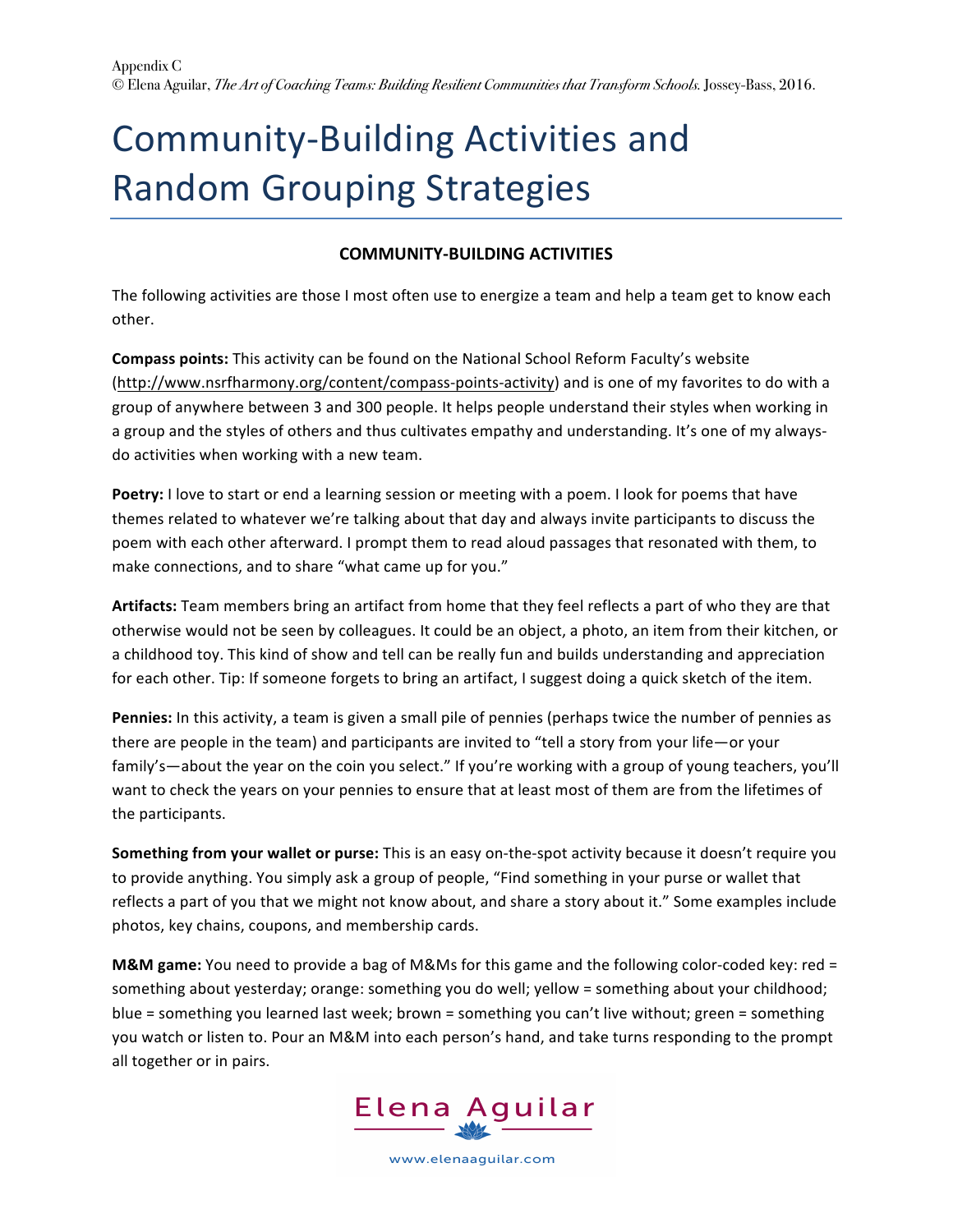Appendix C

© Elena Aguilar, *The Art of Coaching Teams: Building Resilient Communities that Transform Schools.* Jossey-Bass, 2016.

**Symbolic thinking:** Inviting people to think through metaphors and symbols is a great way to prompt new insights. For easy and quick check-in prompts you can ask questions such as:

- "If our team were a meal, we would be ..."
- "If I could have a super power it would be ...."
- "If I were an animal today, I'd be a ..."
- "In my next life I want to be a ..."
- "Today I feel like [what kind of supernatural or mythic being]..."

Images: I collect stacks of postcards, calendars and photos that I offer with a range of prompts to stimulate conversation. For example, I share images of forces in nature (e.g., volcanoes, rivers, lightning) and ask people to select the one that most reflects how they feel about change. I also have images of animals, movie posters, and food to prompt conversation. Using images, symbols, and metaphors offers us a way into our thoughts and feelings that sometimes reveals interesting information.

**Storytelling:** A simple prompt like, "Tell a story about. . ." is a great way to give people an opportunity to share with each other. These stories can be brief and a precedent to other activities, or they can be extended. For example, let's say you're going to analyze first-quarter data reports with a team of teachers. You can give participants 3 minutes each to share with a partner about their experience as children taking tests. This allows people to connect and tell their stories about learning, and it invites them to connect with the emotional experience that children have when taking tests. It can generate empathy and multiple perspectives.

**Visual life maps:** This activity is good for a team that will work closely together and will benefit from really getting to know each other. Each person creates a life map that shows 8-10 pivotal moments from his or her life. Images with captions representing those moments can be included to describe the event.

**My life as a book:** This activity asks people to reflect and tell their stories through writing—but in this case, they are asked to write only the titles of chapters for their life as a book. They can choose the genre of the book and then name the chapters. This can be shared silently and everyone reads each other's table of contents, or participants can explain what they created.

**Tower building:** For this activity you need a stack (or several) of index cards. You can do this with one team or break a team into groups—ideally with no more than four people in each group. Tell the group they'll have a limited amount of time (maybe 8-10 minutes) to silently build a tower with the cards. They can't use any other supplies, can communicate only nonverbally, and are in competition with each other to see who can build the tallest tower. It's important to offer reflection prompts. Simple ones work fine: What did you notice about how you worked together? What did you notice about your own participation? What was challenging? You can also do this activity again but remove the competitive aspect, or ask them to build something interesting. This activity allows team members to get different understandings of the roles they play in their team.

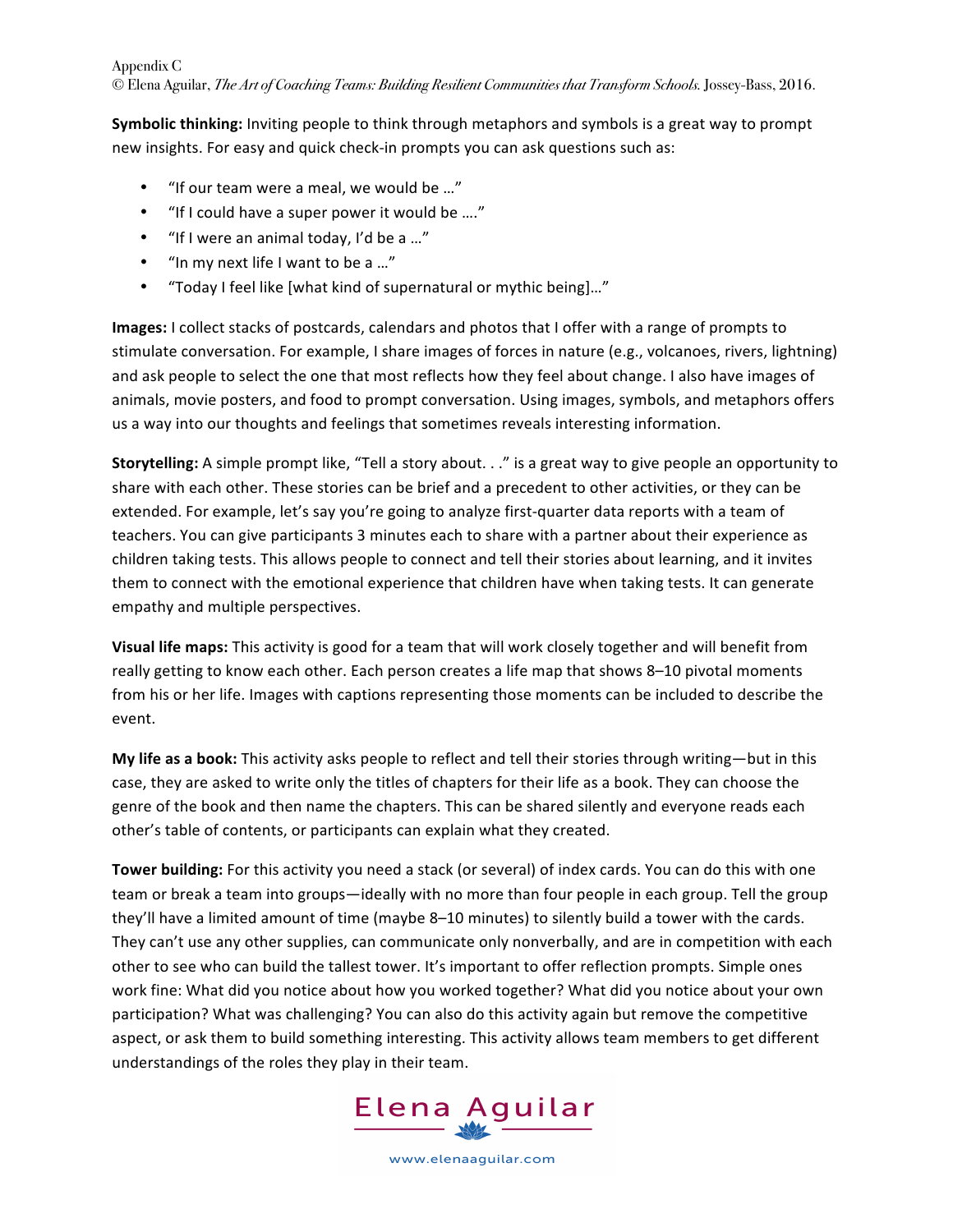## Appendix C

© Elena Aguilar, *The Art of Coaching Teams: Building Resilient Communities that Transform Schools.* Jossey-Bass, 2016.

Pass the sound: This gets everyone up and being silly. Stand in a circle and pretend to throw an imaginary object to another teammate and make a sound along with it. The person who catches the imaginary object has to imitate the sound you made and then throws it to someone else with a new sound. People can make animal noises or any kind of silly sound.

**Boom whackers:** Boom whackers are long, plastic tubes that are tuned to different notes. When you whack them on anything (e.g., the floor, your leg, a table), they make a sound. This is an easy way to make music with a group, especially one whose members might not think they are musical people. Playing with boom whackers is easy and always gets people feeling happy and energized. They can also help a group feel more cohesive since instinctually people try to make their sounds work in rhythm with those of others.

**Walk and talk:** I incorporate this activity into team meetings or Professional Development agendas if we will be meeting for more than 2 hours together. People need to move, or else their brains get stagnant; I haven't found too many group physical energizers that I like. This could be because standing in a group of people and doing goofy movements is usually outside of my personal comfort zone, but I haven't found too many other people who love those energizer activities either. However, most love the invitation to take a quick 10- or 15-minute walk and talk. I am usually intentional about grouping people in pairs or trios—I don't want them to have to find their own partners all the time, which can be hard and I usually offer a simple and open-ended prompt to talk about. Sometimes I suggest that they set a timer on their phone so that they'll each have equal time to talk and will arrive back on time.

**Two secrets:** Everyone writes one secret on a card and gives it to the facilitator. The facilitator reads each card, and the group nominates two or three people they think are the authors of the card. If they are nominated, they stand up. After a few nominations, the facilitator asks the real author of the secret to remain standing (or to stand up) and the others to sit down. You can do this throughout a meeting (or across a series of meetings) by picking a few secrets every time you transition after a break or lunch and for an opening or closing for each day.

**Step in, step out:** The facilitator chooses key phases that describe qualities, roles, wishes, or anything else that individuals in the group can relate to. The facilitator reads one phrase (e.g., I am a parent, I teach elementary, I struggle with..., \_\_\_\_\_\_ brings me joy), and if the members agree with that statement they step into the middle of a circle. If the statement doesn't represent them, they step out. This activity can also help a group see disagreements among the members without having to make people say anything. You can start with easy, fun, and light statements and move to more controversial ones.

**Repeated question:** Members form pairs, and the facilitator gives the pairs a question prompt that the members can answer with one word or short phrase answers. Each pair has 3-5 minutes for each person to be the question asker and the answerer. This is used when you want members to become more aware about their beliefs or feelings about a particular topic because they keep answering the

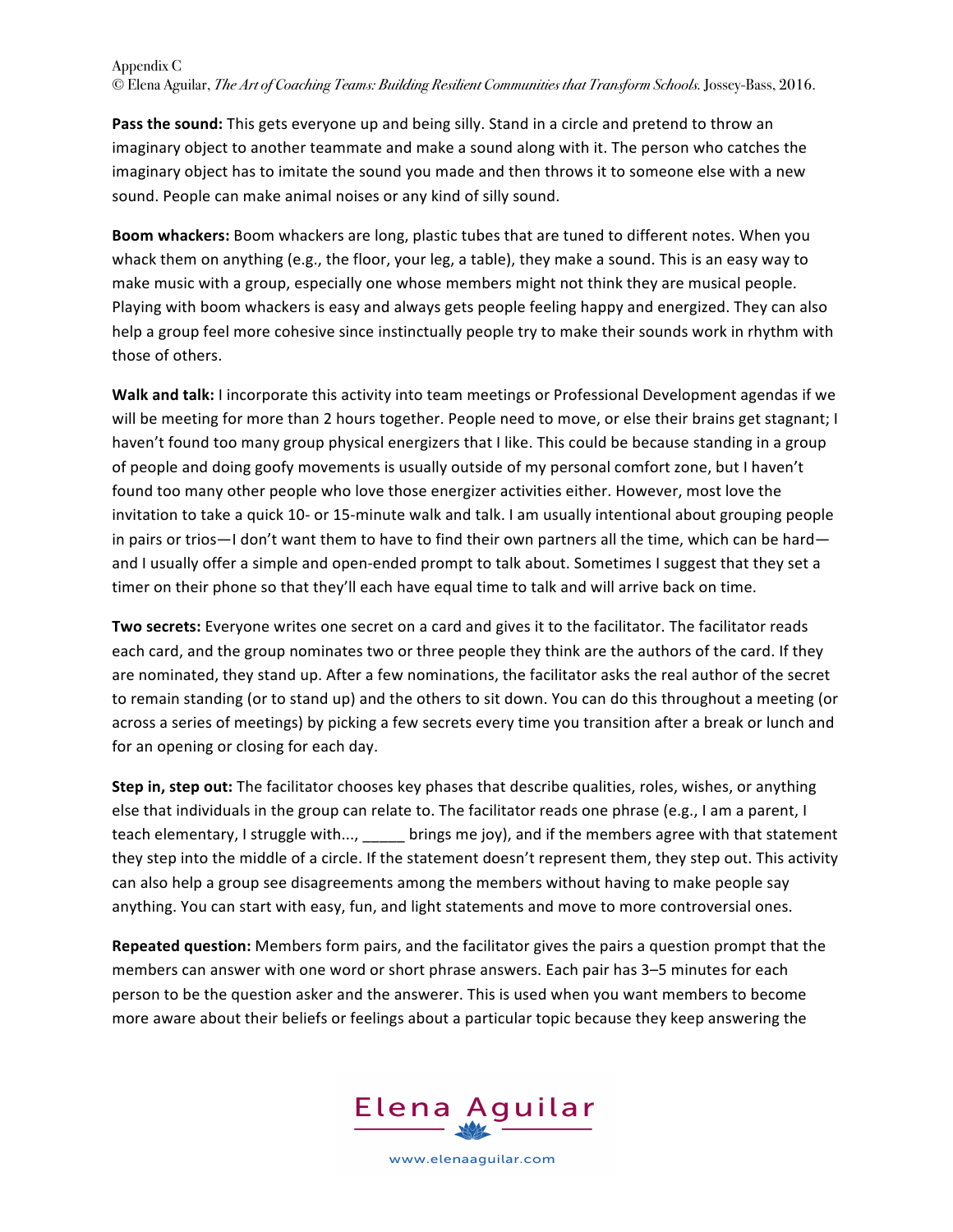Appendix C

© Elena Aguilar, *The Art of Coaching Teams: Building Resilient Communities that Transform Schools.* Jossey-Bass, 2016.

same question over and over and end up surprising themselves with the answers that come out after their initial answers. Usually they go deeper into themselves.

**Restorative justice (RJ) community circle**: The RJ community-building circle can be used at the beginning of meetings. Everyone sits in a circle, ideally in chairs (not desks), and the process opens with a poem, meditation, or song, which is followed by a check-in question for the group. After everyone who wants to quickly shares in response to the check-in question, the group is asked a bigger question such as, "How are you feeling about the proposed changes for next year?" A talking stick is passed around the circle, and only the person holding it can speak in response to the question. The speaker can talk for as long as he or she wants and is usually encouraged not to respond to what others have said (to prevent the feeling of a discussion). If you're interested in RJ circles, you can find more information online, perhaps starting here: http://rjoyoakland.org/restorative-justice/.

**Check-in whip around:** Opening up meetings by simply giving everyone a chance to respond to a prompt is a way to hear from each person and connect. You can generate questions and invite the team to create prompts. Here are some to get you started:

- Share a moment in which you felt good about your work in the week.
- What's important to you?
- What's your ultimate concern?
- What do you hold sacred?
- If we could really know you, what would we know?
- If you could *really, really* know you, what would we know?
- What do you need from someone else to know that you're being listened to?
- What are we not talking about that we should be?